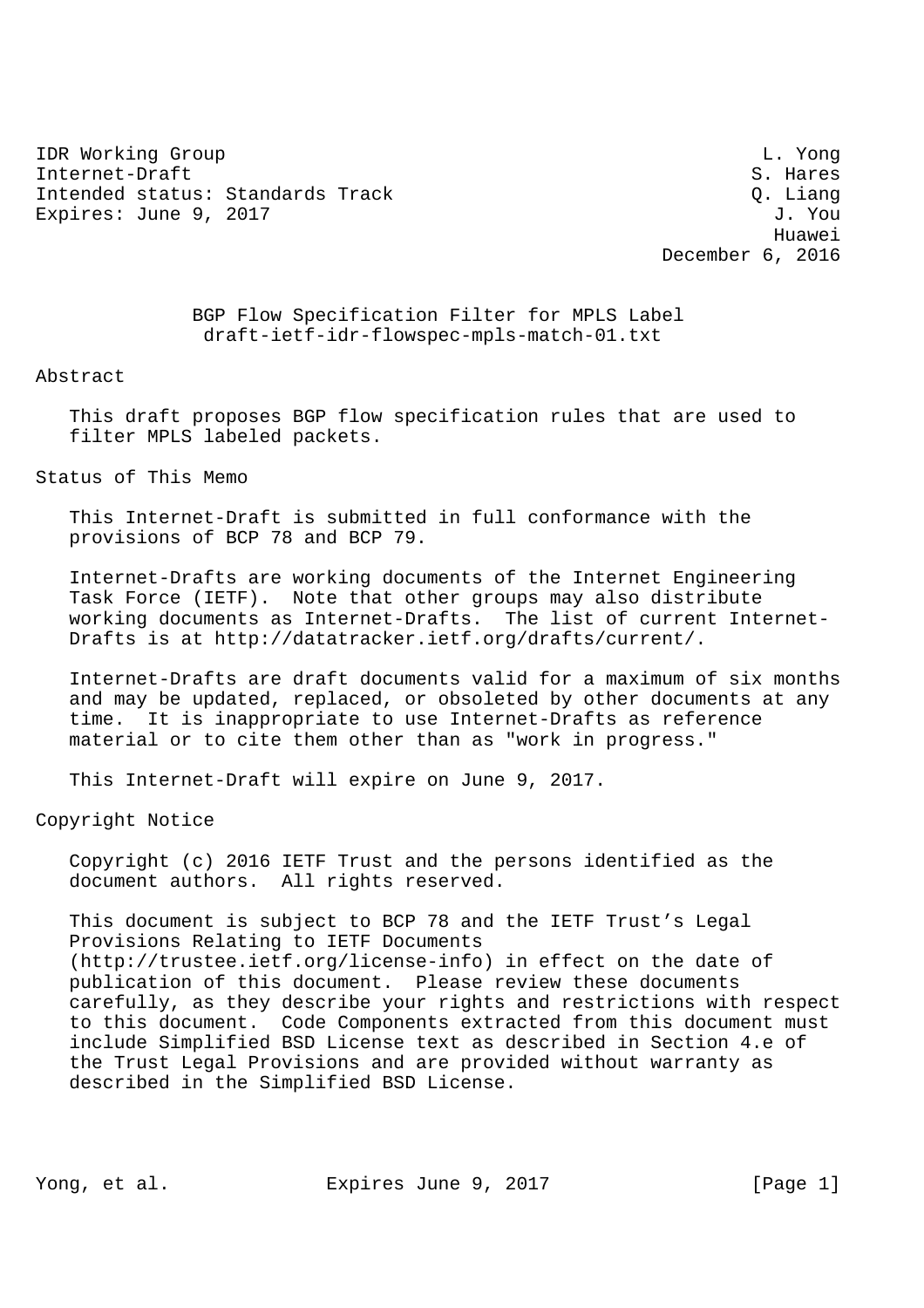Table of Contents

| 2. The Flow Specification Encoding for MPLS Match 3 |
|-----------------------------------------------------|
| 3. Deployment Example: DDoS Traffic 4               |
| 4. Security Considerations 5                        |
|                                                     |
|                                                     |
| 6.1. Normative References 6                         |
| 6.2. Informative References 6                       |
|                                                     |

## 1. Introduction

 BGP Flow Specification (BGP-FS) [RFC5575] is an extension to that allows for the dissemination of traffic flow specification rules via BGP ([RFC4271]). BGP-FS policies have a match condition that may be n-tuple match in a policy, and an action that modifies the packet and forwards/drops the packet. Via BGP, new filter rules can be sent to all BGP peers simultaneously without changing router configuration, and the BGP peer can install these routes in the forwarding table. The typical application of BGP-FS is to automate the distribution of traffic filter lists to routers for DDOS mitigation.

 [RFC5575] defines a new BGP Network Layer Reachability Information (NLRI) format used to distribute traffic flow specification rules. NLRI (AFI=1, SAFI=133) is for IPv4 unicast filtering. NLRI (AFI=1, SAFI=134)is for BGP/MPLS VPN filtering. [I-D.ietf-idr-flow-spec-v6] defines flow-spec extension for IPv6 data packets. [I-D.ietf-idr-flowspec-l2vpn] extends the flow-spec rules for layer 2 Ethernet packets (AFI=25, SAFI=133, SAFI=134). All these flow specifications match parts only reflect single layer IP (source/ destination IP prefix, protocol type, ports, etc.) and Ethernet information with matches for source/destination MAC

 [I-D.hr-idr-rfc5575bis] provides updates to [RFC5575] to resolve unclear sections in text and conflicts with interactions of filtering actions.

 MPLS technologies [RFC3031] have been widely deployed in WAN networks. MPLS label stack [RFC3032] is the foundation for label switched data plane. A label on a label stack may represent a label switch path (LSP), application identification such as Pseudo Wire (PW), a reserved label that triggers a specific data plane action, or etc. The data plane label switching operations includes pop, push, or swap label on the label stack.

Yong, et al. Expires June 9, 2017 [Page 2]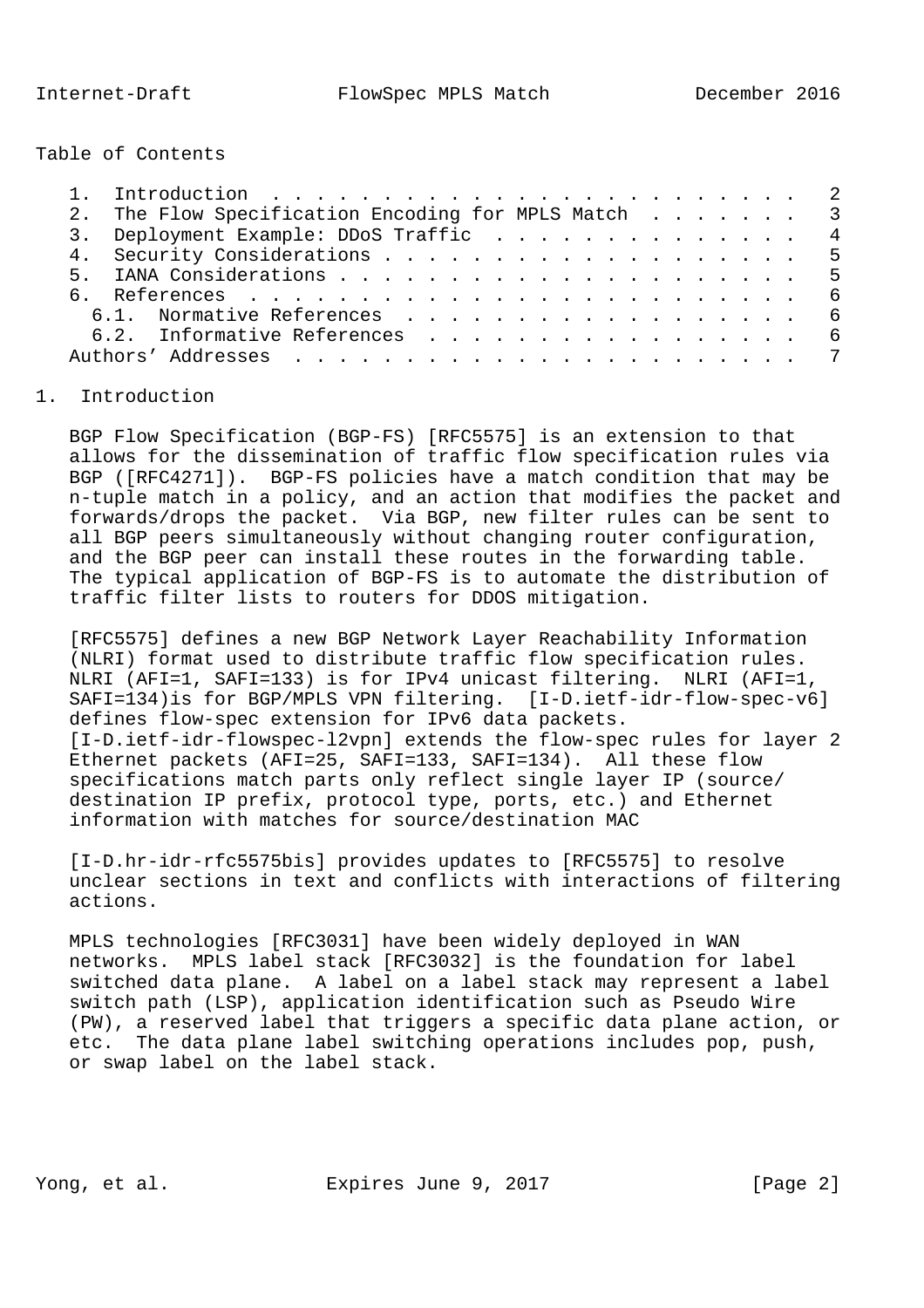For value added services, it is valuable for a MPLS network to have BGP-FS policy filter that matches on the MPLS portion of a packet and an action to modify the MPLS packet header and/or monitor the packets that match the policy. This document specifies an MPLS match filter. [I-D.ietf-idr-bgp-flowspec-label] specifies a BGP action to modify the MPLS label.

 [I-D.hares-idr-flowspec-v2] describes the following two options for extending [RFC5575]: creating a version 2 of BGP Flow Specification which can run in parallel to the original BGP Flow specification. Version 2 may also include improved security features (ROAs or [I-D.ietf-idr-bgp-flowspec-oid])

 This MPLS match option can be used for RFC5575 ([RFC5575], [I-D.hr-idr-rfc5575bis]) or version 2 of the flow specification.

2. The Flow Specification Encoding for MPLS Match

 This document proposes new flow specifications rules that is encoded in NLRI.

Type TBD1- MPLS Match1

 Function: The match1 applies to MPLS Label field on the label stack.

Encoding: <type(1 octet), length(1 octet), [operator,value]+>.

 It contains a set of {operator, value} pairs that are used for matching filter.

The operator byte is encoded as:

 0 1 2 3 4 5 6 7 +---+---+---+---+---+---+---+---+ | e | a | i | pos | Resv | +---+---+---+---+---+---+---+---+

where:

- e end of list bit: Set in the last {op, value} pair in the list.
- a AND bit: If unset, the previous term is logically ORed with the current one. If set, the operation is a logical AND. It should be unset in the first operator byte of a sequence. The AND operator has higher priority than OR for the purposes of evaluating logical expressions.

Yong, et al. Expires June 9, 2017 [Page 3]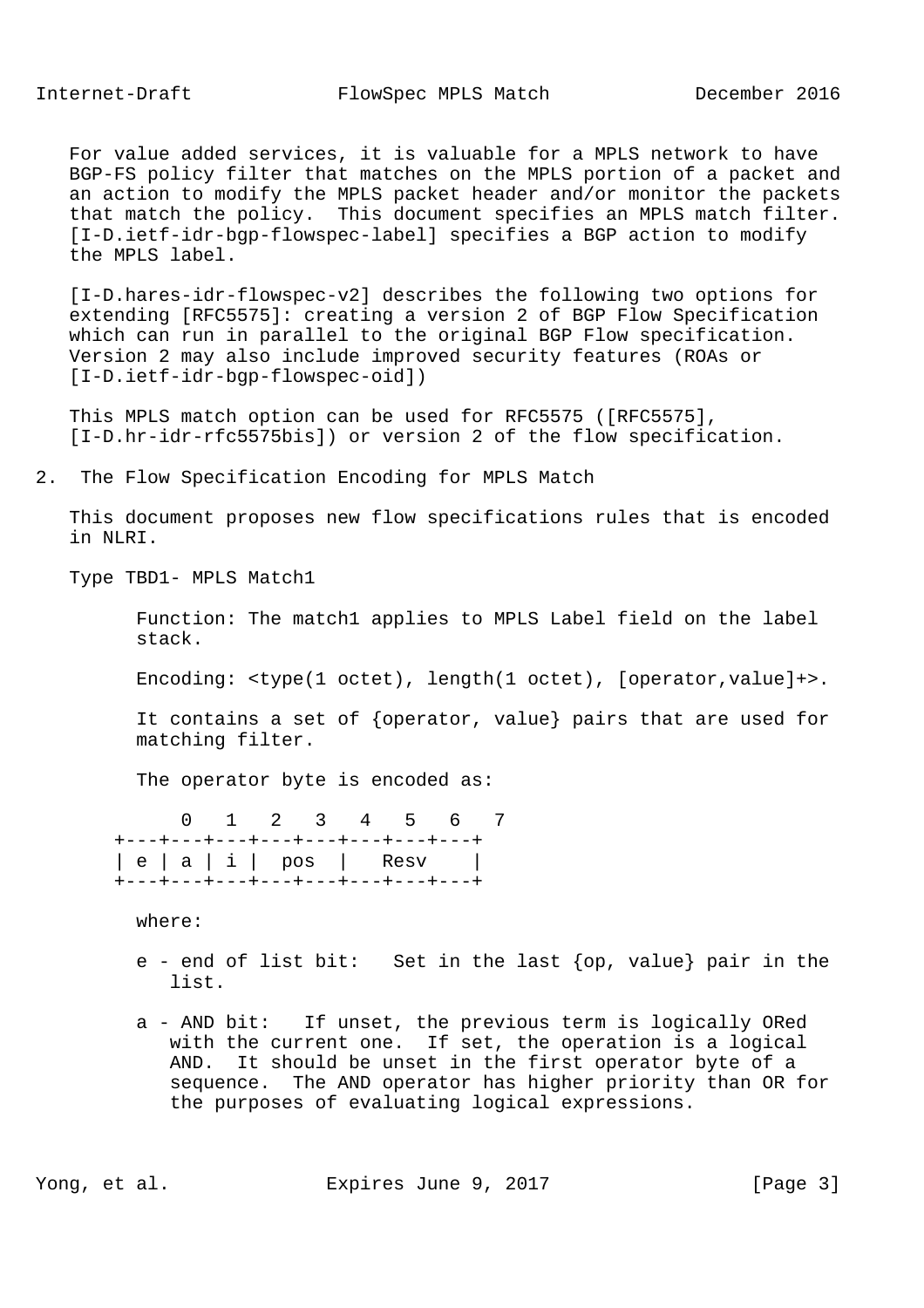i - before bit: If unset, apply matching filter before MPLS label data plane action; if set, apply matching filter after MPLS label data plane action.

pos - the label position indication bits: where:

- 00:any position on the label stack the presented label value is used to match any label on the label stack. When apply it, at least one label on the stack match the value
- 01:top label indication- the presented label value MUST be used to match the top label on the label stack.
- 10: bottom label indication- If it is set, the presented label value MUST match the bottom label on the label stack. When it is clear, the present label value can match to any label on the label stack
- 11: (for reserved labels)

The value field is encoded as:

 0 1 2 3 4 5 6 7 8 9 0 1 2 3 4 5 6 7 8 9 0 +-+-+-+-+-+-+-+-+-+-+-+-+-+-+-+-+-+-+-+-+ | Label | +-+-+-+-+-+-+-+-+-+-+-+-+-+-+-+-+-+-+-+-+

Type TBD2 - MPLS Match2

 Function: MPLS Match2 applies to MPLS Label experiment bits (EXP) on the top label in the label stack.

Encoding: <type (1 octet), [op, value]+>

 [op,value] - Defines a list of {operation, value} pairs used to match 3-bit exp field on the top label of packets [RFC3032].

 Values are encoded using a single byte, where the five most significant bits are zero and the three least significant bits contain the exp value.

3. Deployment Example: DDoS Traffic

 In this example, 5 local policy rules in the filter-based RIBs (FB- RB, aka Policy Routing) will match n-tuples (destination IP address, Destination Port, source IP address, Source IP Address, protocols

Yong, et al. Expires June 9, 2017 [Page 4]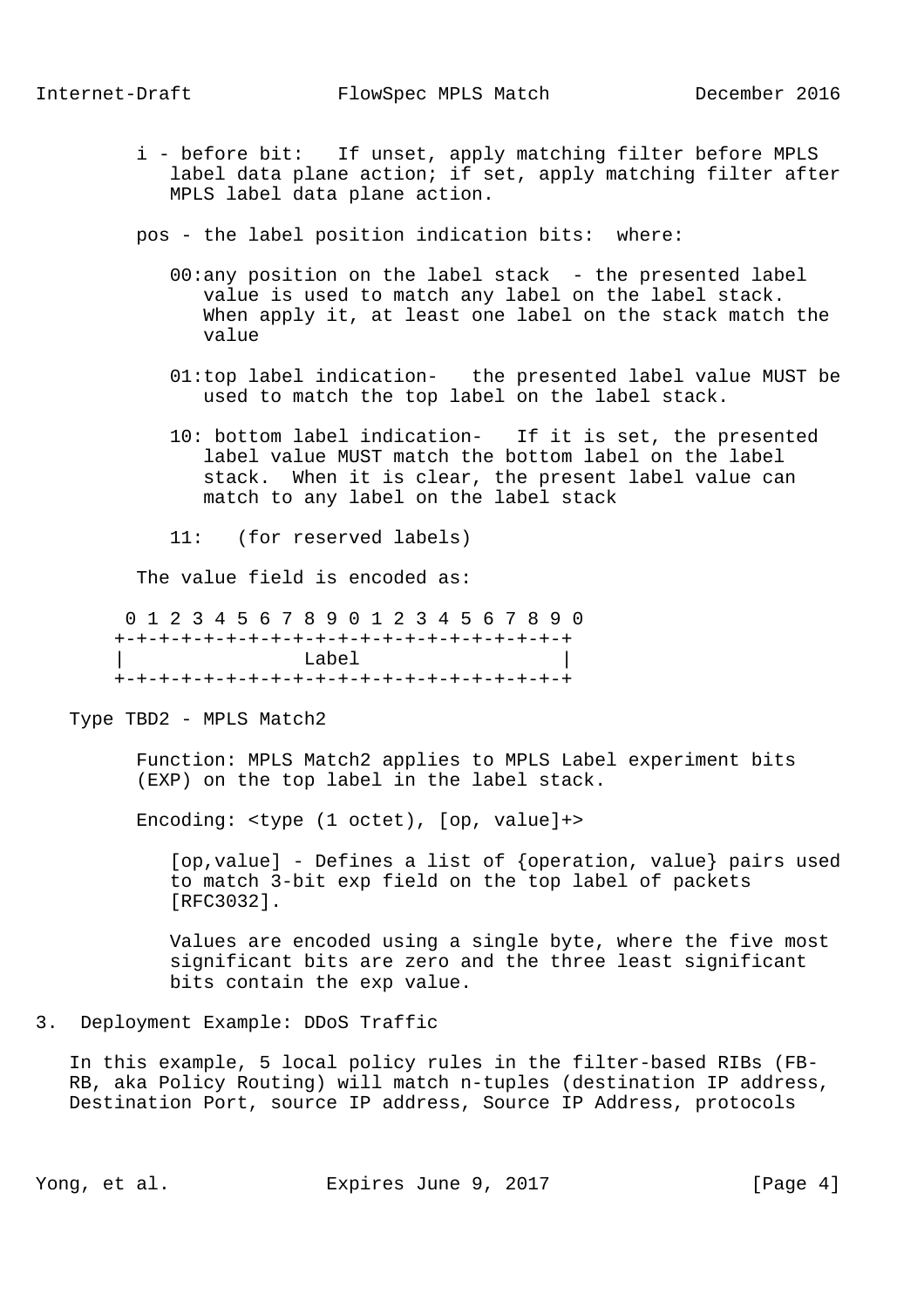(ICMP and STCP). These policy rules can be created by standard yang modules for filter-based RIBS (configuration, and ephemeral configuration) or ACLs, or vendor based policy. These policies will put the DDoS attack data onto one LSP (LSP1) in order to send the DDoS traffic to the IDS/IPS processing attached to PE2.

 The MPLS Filter allows the BGP Flow specification to match on the LSP label rather than the IP address so that PE2 (with the FB-RIBs on PE2) can forward the traffic to a set of IDS/IPS machines. The BGP Flow Specification (BGP-FS) can forward this simple match policy along with an action policy that constraints the traffic on this Flow to a certain rate (bytes/second).



BGP Flow Specification Filter 1

 BGP Flow Specification Match Policy Destination IP address (0/0) [Required by RFC5575] MPLS Label match (label-1) Action Policy Traffic-rate (n bytes)

## 4. Security Considerations

 The validation of BGP Flow Specification policy relies on the security of the BGP protocol and RFC 5575 checks ([RFC5575], [I-D.hr-idr-rfc5575bis]) for BGP Flow specification version 1 and BGP Flow specification version 2 ([I-D.hares-idr-flowspec-v2]). For Option 1, the MPLS Match can be one of the match filtes, and and the final match is an "AND" of all the filters. Match filters are tested in the order specified in [I-D.hares-idr-flowspec-v2] and/or an RFC5575bis document.

5. IANA Considerations

This section complies with [RFC7153]

 IANA is requested to a new entry in "Flow Spec component types registry" with the following values:

Yong, et al. Expires June 9, 2017 [Page 5]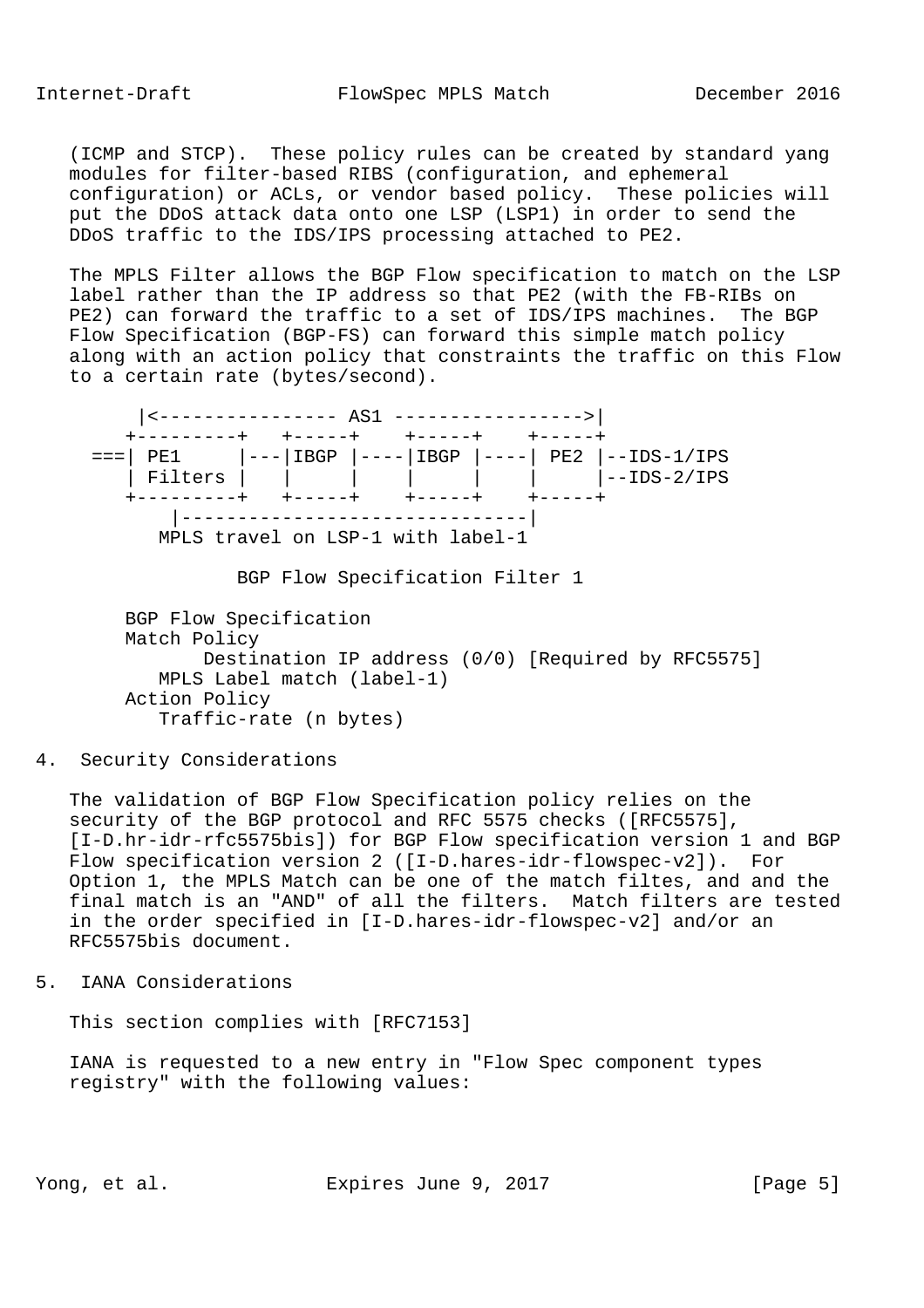|  | Value Name: | Value Reference |  |                 |  |
|--|-------------|-----------------|--|-----------------|--|
|  |             |                 |  |                 |  |
|  | MPLS-Match1 | TRD1.           |  | [This Document] |  |
|  | MPLS-Match2 | TRD2            |  | [This Document] |  |

- 6. References
- 6.1. Normative References
	- [RFC2119] Bradner, S., "Key words for use in RFCs to Indicate Requirement Levels", BCP 14, RFC 2119, DOI 10.17487/RFC2119, March 1997, <http://www.rfc-editor.org/info/rfc2119>.
	- [RFC3031] Rosen, E., Viswanathan, A., and R. Callon, "Multiprotocol Label Switching Architecture", RFC 3031, DOI 10.17487/RFC3031, January 2001, <http://www.rfc-editor.org/info/rfc3031>.
	- [RFC3032] Rosen, E., Tappan, D., Fedorkow, G., Rekhter, Y., Farinacci, D., Li, T., and A. Conta, "MPLS Label Stack Encoding", RFC 3032, DOI 10.17487/RFC3032, January 2001, <http://www.rfc-editor.org/info/rfc3032>.
	- [RFC4271] Rekhter, Y., Ed., Li, T., Ed., and S. Hares, Ed., "A Border Gateway Protocol 4 (BGP-4)", RFC 4271, DOI 10.17487/RFC4271, January 2006, <http://www.rfc-editor.org/info/rfc4271>.
	- [RFC5575] Marques, P., Sheth, N., Raszuk, R., Greene, B., Mauch, J., and D. McPherson, "Dissemination of Flow Specification Rules", RFC 5575, DOI 10.17487/RFC5575, August 2009, <http://www.rfc-editor.org/info/rfc5575>.
	- [RFC7153] Rosen, E. and Y. Rekhter, "IANA Registries for BGP Extended Communities", RFC 7153, DOI 10.17487/RFC7153, March 2014, <http://www.rfc-editor.org/info/rfc7153>.
- 6.2. Informative References

 <sup>[</sup>I-D.hares-idr-flowspec-v2] Hares, S., "BGP Flow Specification Version 2", draft hares-idr-flowspec-v2-00 (work in progress), June 2016.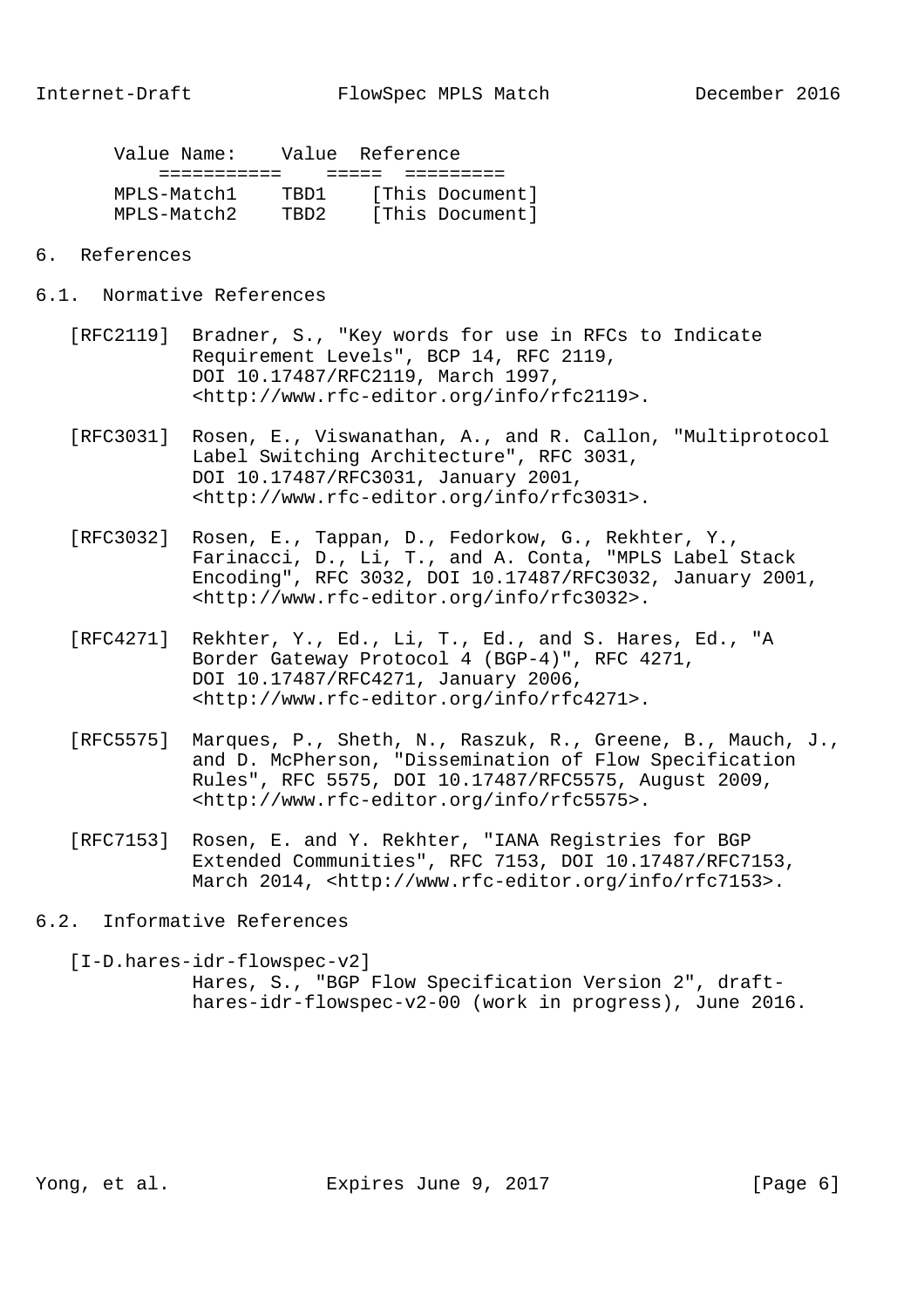[I-D.hr-idr-rfc5575bis]

 Hares, S., Raszuk, R., McPherson, D., Loibl, C., and M. Bacher, "Dissemination of Flow Specification Rules", draft-hr-idr-rfc5575bis-02 (work in progress), November 2016.

[I-D.ietf-idr-bgp-flowspec-label]

 liangqiandeng, l., Hares, S., You, J., Raszuk, R., and d. danma@cisco.com, "Carrying Label Information for BGP FlowSpec", draft-ietf-idr-bgp-flowspec-label-00 (work in progress), June 2016.

[I-D.ietf-idr-bgp-flowspec-oid]

 Uttaro, J., Filsfils, C., Smith, D., Alcaide, J., and P. Mohapatra, "Revised Validation Procedure for BGP Flow Specifications", draft-ietf-idr-bgp-flowspec-oid-03 (work in progress), March 2016.

## [I-D.ietf-idr-flow-spec-v6]

 McPherson, D., Raszuk, R., Pithawala, B., akarch@cisco.com, a., and S. Hares, "Dissemination of Flow Specification Rules for IPv6", draft-ietf-idr-flow-spec v6-07 (work in progress), March 2016.

[I-D.ietf-idr-flowspec-l2vpn]

 Weiguo, H., liangqiandeng, l., Litkowski, S., and S. Zhuang, "Dissemination of Flow Specification Rules for L2 VPN", draft-ietf-idr-flowspec-l2vpn-04 (work in progress), May 2016.

Authors' Addresses

 Lucy Yong Huawei

Email: lucy.yong@huawei.com

 Susan Hares Huawei 7453 Hickory Hill Saline, MI 48176 USA

Email: shares@ndzh.com

Yong, et al. **Expires June 9, 2017** [Page 7]